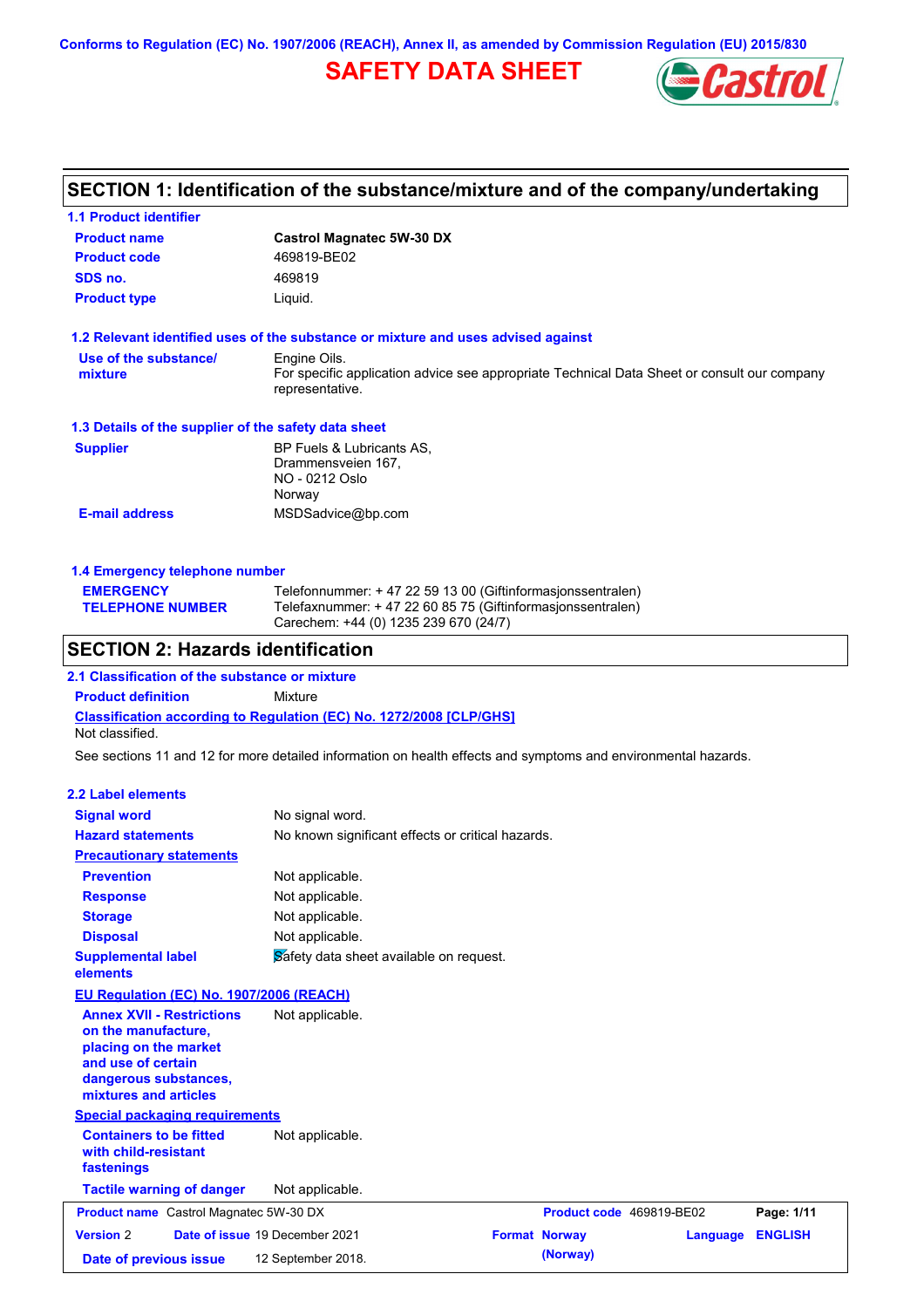## **SECTION 2: Hazards identification**

| 2.3 Other hazards                                                                                                        |                                                                                                                                                                                                                          |
|--------------------------------------------------------------------------------------------------------------------------|--------------------------------------------------------------------------------------------------------------------------------------------------------------------------------------------------------------------------|
| <b>Results of PBT and vPvB</b><br>assessment                                                                             | Product does not meet the criteria for PBT or vPvB according to Regulation (EC) No. 1907/2006,<br>Annex XIII.                                                                                                            |
| <b>Product meets the criteria</b><br>for PBT or vPvB according<br>to Regulation (EC) No.<br><b>1907/2006, Annex XIII</b> | This mixture does not contain any substances that are assessed to be a PBT or a vPvB.                                                                                                                                    |
| Other hazards which do<br>not result in classification                                                                   | Defatting to the skin.<br>USED ENGINE OILS<br>Used engine oil may contain hazardous components which have the potential to cause skin<br>cancer.<br>See Toxicological Information, section 11 of this Safety Data Sheet. |

### **SECTION 3: Composition/information on ingredients**

Mixture

### **3.2 Mixtures**

**Product definition**

Highly refined base oil (IP 346 DMSO extract < 3%). Proprietary performance additives.

| <b>Product/ingredient</b><br>name                             | <b>Identifiers</b>                                                                   | $\%$        | <b>Regulation (EC) No.</b><br>1272/2008 [CLP] | <b>Type</b> |
|---------------------------------------------------------------|--------------------------------------------------------------------------------------|-------------|-----------------------------------------------|-------------|
| Distillates (petroleum), hydrotreated<br>heavy paraffinic     | REACH #: 01-2119484627-25<br>EC: 265-157-1<br>CAS: 64742-54-7<br>Index: 649-467-00-8 | ≥50 - ≤75   | Asp. Tox. 1, H304                             | $[1]$       |
| Distillates (petroleum), hydrotreated<br>heavy paraffinic     | REACH #: 01-2119484627-25<br>EC: 265-157-1<br>CAS: 64742-54-7<br>Index: 649-467-00-8 | ≥10 - ≤25   | Not classified.                               | [6]         |
| Distillates (petroleum), solvent-<br>dewaxed heavy paraffinic | $EC: 265-169-7$<br>CAS: 64742-65-0<br>Index: 649-474-00-6                            | $≥10 - ≤25$ | Not classified.                               | [6]         |

**See Section 16 for the full text of the H statements declared above.**

### **Type**

[1] Substance classified with a health or environmental hazard

[2] Substance with a workplace exposure limit

[3] Substance meets the criteria for PBT according to Regulation (EC) No. 1907/2006, Annex XIII

[4] Substance meets the criteria for vPvB according to Regulation (EC) No. 1907/2006, Annex XIII

**Date of previous issue (Norway)** 12 September 2018.

[5] Substance of equivalent concern

[6] Additional disclosure due to company policy

Occupational exposure limits, if available, are listed in Section 8.

### **SECTION 4: First aid measures**

#### **4.1 Description of first aid measures**

| Eye contact                                                                  | contact lenses. Get medical attention.               | In case of contact, immediately flush eyes with plenty of water for at least 15 minutes. Eyelids<br>should be held away from the eyeball to ensure thorough rinsing. Check for and remove any |                          |                |
|------------------------------------------------------------------------------|------------------------------------------------------|-----------------------------------------------------------------------------------------------------------------------------------------------------------------------------------------------|--------------------------|----------------|
| <b>Skin contact</b>                                                          | reuse. Get medical attention if irritation develops. | Wash skin thoroughly with soap and water or use recognised skin cleanser. Remove<br>contaminated clothing and shoes. Wash clothing before reuse. Clean shoes thoroughly before                |                          |                |
| <b>Inhalation</b>                                                            |                                                      | <b>Finhaled, remove to fresh air.</b> Get medical attention if symptoms occur.                                                                                                                |                          |                |
| <b>Ingestion</b>                                                             | symptoms occur.                                      | Do not induce vomiting unless directed to do so by medical personnel. Get medical attention if                                                                                                |                          |                |
| <b>Protection of first-aiders</b>                                            |                                                      | No action shall be taken involving any personal risk or without suitable training.                                                                                                            |                          |                |
| 4.2 Most important symptoms and effects, both acute and delayed              |                                                      |                                                                                                                                                                                               |                          |                |
| See Section 11 for more detailed information on health effects and symptoms. |                                                      |                                                                                                                                                                                               |                          |                |
| <b>Potential acute health effects</b>                                        |                                                      |                                                                                                                                                                                               |                          |                |
| <b>Inhalation</b>                                                            | pressure.                                            | Vapour inhalation under ambient conditions is not normally a problem due to low vapour                                                                                                        |                          |                |
| Ingestion                                                                    | No known significant effects or critical hazards.    |                                                                                                                                                                                               |                          |                |
| <b>Skin contact</b>                                                          |                                                      | Defatting to the skin. May cause skin dryness and irritation.                                                                                                                                 |                          |                |
| <b>Product name</b> Castrol Magnatec 5W-30 DX                                |                                                      |                                                                                                                                                                                               | Product code 469819-BE02 | Page: 2/11     |
| <b>Version 2</b>                                                             | Date of issue 19 December 2021                       | <b>Format Norway</b>                                                                                                                                                                          | Language                 | <b>ENGLISH</b> |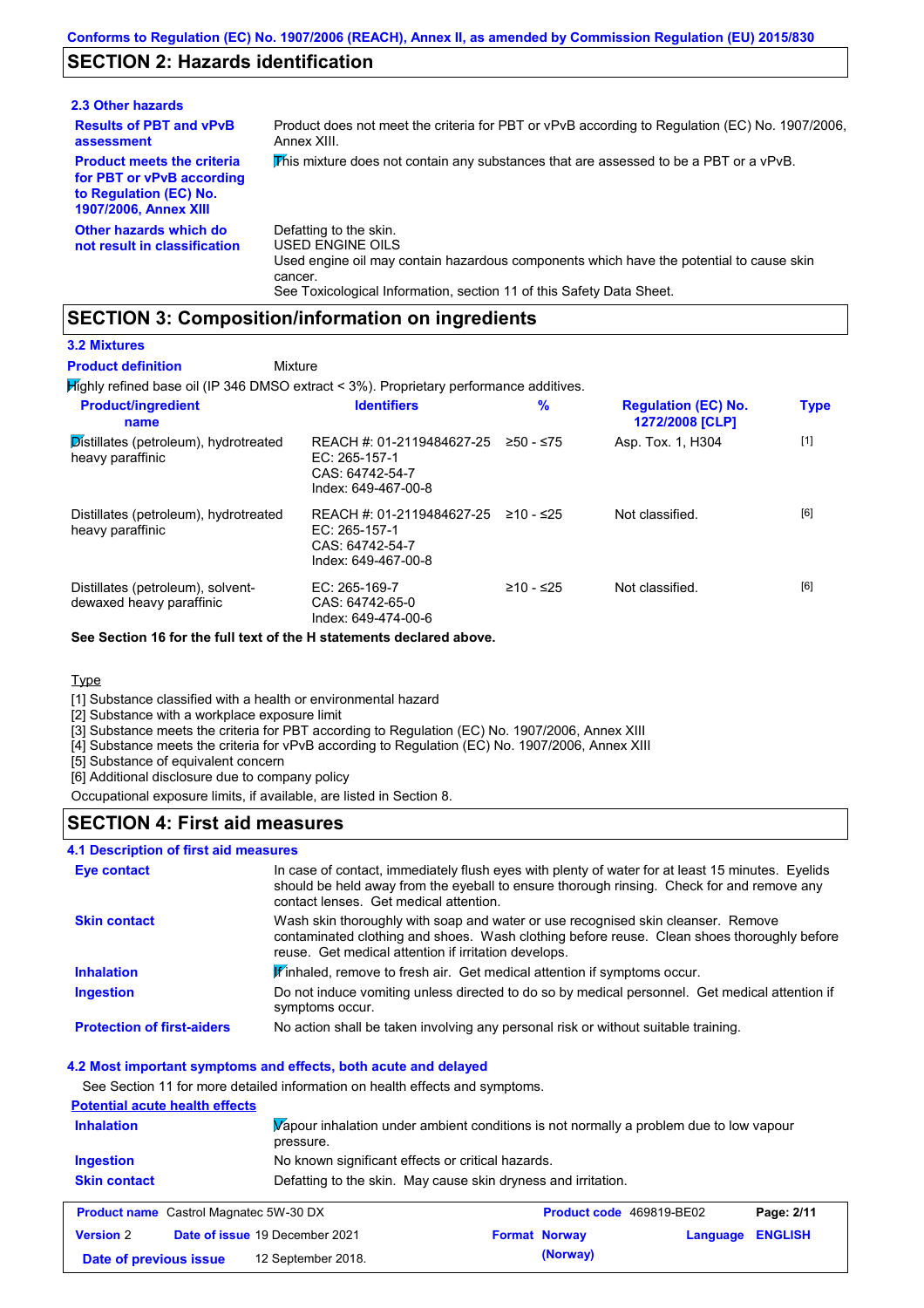### **Conforms to Regulation (EC) No. 1907/2006 (REACH), Annex II, as amended by Commission Regulation (EU) 2015/830**

## **SECTION 4: First aid measures**

| <b>Eye contact</b>  | No known significant effects or critical hazards.                                                                 |
|---------------------|-------------------------------------------------------------------------------------------------------------------|
|                     | Delayed and immediate effects as well as chronic effects from short and long-term exposure                        |
| <b>Inhalation</b>   | Overexposure to the inhalation of airborne droplets or aerosols may cause irritation of the<br>respiratory tract. |
| <b>Ingestion</b>    | Ingestion of large quantities may cause nausea and diarrhoea.                                                     |
| <b>Skin contact</b> | Prolonged or repeated contact can defat the skin and lead to irritation and/or dermatitis.                        |
| <b>Eye contact</b>  | Potential risk of transient stinging or redness if accidental eye contact occurs.                                 |
|                     |                                                                                                                   |

#### **4.3 Indication of any immediate medical attention and special treatment needed**

Notes to physician **Treatment should in general be symptomatic and directed to relieving any effects.** 

## **SECTION 5: Firefighting measures**

| 5.1 Extinguishing media                                   |                                                                                                                                                                                                                                                                                                                                                                   |
|-----------------------------------------------------------|-------------------------------------------------------------------------------------------------------------------------------------------------------------------------------------------------------------------------------------------------------------------------------------------------------------------------------------------------------------------|
| <b>Suitable extinguishing</b><br>media                    | In case of fire, use foam, dry chemical or carbon dioxide extinguisher or spray.                                                                                                                                                                                                                                                                                  |
| <b>Unsuitable extinguishing</b><br>media                  | Do not use water jet. The use of a water jet may cause the fire to spread by splashing the<br>burning product.                                                                                                                                                                                                                                                    |
| 5.2 Special hazards arising from the substance or mixture |                                                                                                                                                                                                                                                                                                                                                                   |
| <b>Hazards from the</b><br>substance or mixture           | In a fire or if heated, a pressure increase will occur and the container may burst.                                                                                                                                                                                                                                                                               |
| <b>Hazardous combustion</b><br>products                   | Combustion products may include the following:<br>carbon oxides $(CO, CO2)$ (carbon monoxide, carbon dioxide)                                                                                                                                                                                                                                                     |
| 5.3 Advice for firefighters                               |                                                                                                                                                                                                                                                                                                                                                                   |
| <b>Special precautions for</b><br>fire-fighters           | No action shall be taken involving any personal risk or without suitable training. Promptly<br>isolate the scene by removing all persons from the vicinity of the incident if there is a fire.                                                                                                                                                                    |
| <b>Special protective</b><br>equipment for fire-fighters  | Fire-fighters should wear appropriate protective equipment and self-contained breathing<br>apparatus (SCBA) with a full face-piece operated in positive pressure mode. Clothing for fire-<br>fighters (including helmets, protective boots and gloves) conforming to European standard EN<br>469 will provide a basic level of protection for chemical incidents. |

## **SECTION 6: Accidental release measures**

|                                                          | 6.1 Personal precautions, protective equipment and emergency procedures                                                                                                                                                                                                                                                                                                                        |
|----------------------------------------------------------|------------------------------------------------------------------------------------------------------------------------------------------------------------------------------------------------------------------------------------------------------------------------------------------------------------------------------------------------------------------------------------------------|
| For non-emergency<br>personnel                           | No action shall be taken involving any personal risk or without suitable training. Evacuate<br>surrounding areas. Keep unnecessary and unprotected personnel from entering. Do not touch<br>or walk through spilt material. Floors may be slippery; use care to avoid falling. Put on<br>appropriate personal protective equipment.                                                            |
| For emergency responders                                 | If specialised clothing is required to deal with the spillage, take note of any information in<br>Section 8 on suitable and unsuitable materials. See also the information in "For non-<br>emergency personnel".                                                                                                                                                                               |
| <b>6.2 Environmental</b><br><b>precautions</b>           | Avoid dispersal of spilt material and runoff and contact with soil, waterways, drains and sewers.<br>Inform the relevant authorities if the product has caused environmental pollution (sewers,<br>waterways, soil or air).                                                                                                                                                                    |
| 6.3 Methods and material for containment and cleaning up |                                                                                                                                                                                                                                                                                                                                                                                                |
| <b>Small spill</b>                                       | Stop leak if without risk. Move containers from spill area. Absorb with an inert material and<br>place in an appropriate waste disposal container. Dispose of via a licensed waste disposal<br>contractor.                                                                                                                                                                                     |
| Large spill                                              | Stop leak if without risk. Move containers from spill area. Prevent entry into sewers, water<br>courses, basements or confined areas. Contain and collect spillage with non-combustible,<br>absorbent material e.g. sand, earth, vermiculite or diatomaceous earth and place in container<br>for disposal according to local regulations. Dispose of via a licensed waste disposal contractor. |
| 6.4 Reference to other                                   | See Section 1 for emergency contact information.                                                                                                                                                                                                                                                                                                                                               |
| <b>sections</b>                                          | See Section 5 for firefighting measures.                                                                                                                                                                                                                                                                                                                                                       |
|                                                          | See Section 8 for information on appropriate personal protective equipment.                                                                                                                                                                                                                                                                                                                    |
|                                                          | See Section 12 for environmental precautions.                                                                                                                                                                                                                                                                                                                                                  |
|                                                          | See Section 13 for additional waste treatment information.                                                                                                                                                                                                                                                                                                                                     |
|                                                          |                                                                                                                                                                                                                                                                                                                                                                                                |

| <b>Product name</b> Castrol Magnatec 5W-30 DX |  | <b>Product code</b> 469819-BE02       |  | Page: 3/11           |                         |  |
|-----------------------------------------------|--|---------------------------------------|--|----------------------|-------------------------|--|
| <b>Version 2</b>                              |  | <b>Date of issue 19 December 2021</b> |  | <b>Format Norway</b> | <b>Language ENGLISH</b> |  |
| Date of previous issue                        |  | 12 September 2018.                    |  | (Norway)             |                         |  |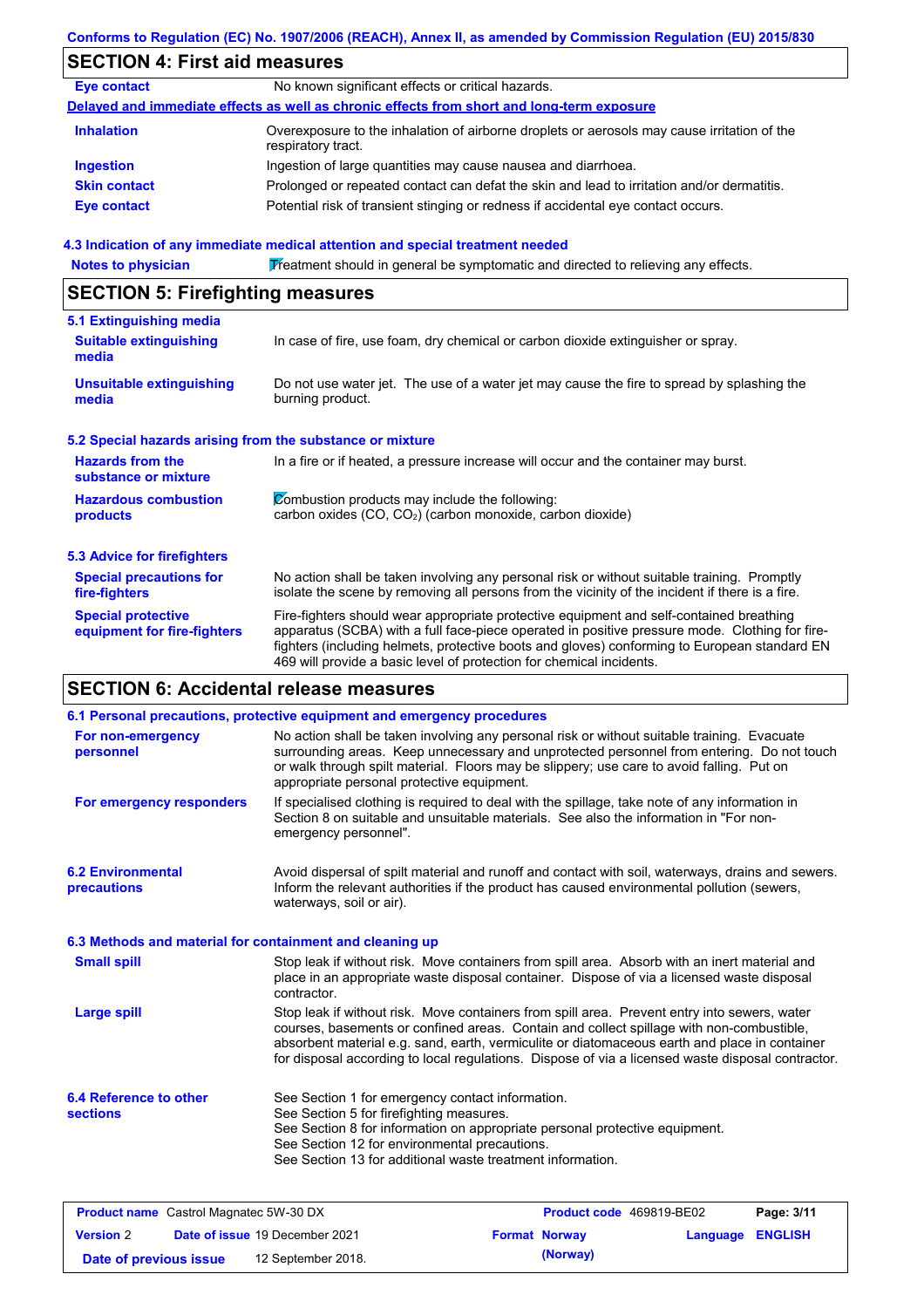## **SECTION 7: Handling and storage**

| 7.1 Precautions for safe handling                                                    |                                                                                                                                                                                                                                                                                                                                                                                                                                                                                          |
|--------------------------------------------------------------------------------------|------------------------------------------------------------------------------------------------------------------------------------------------------------------------------------------------------------------------------------------------------------------------------------------------------------------------------------------------------------------------------------------------------------------------------------------------------------------------------------------|
| <b>Protective measures</b>                                                           | Put on appropriate personal protective equipment.                                                                                                                                                                                                                                                                                                                                                                                                                                        |
| <b>Advice on general</b><br>occupational hygiene                                     | Eating, drinking and smoking should be prohibited in areas where this material is handled,<br>stored and processed. Wash thoroughly after handling. Remove contaminated clothing and<br>protective equipment before entering eating areas. See also Section 8 for additional<br>information on hygiene measures.                                                                                                                                                                         |
| <b>7.2 Conditions for safe</b><br>storage, including any<br><i>incompatibilities</i> | Store in accordance with local regulations. Store in a dry, cool and well-ventilated area, away<br>from incompatible materials (see Section 10). Keep away from heat and direct sunlight. Keep<br>container tightly closed and sealed until ready for use. Containers that have been opened must<br>be carefully resealed and kept upright to prevent leakage. Store and use only in equipment/<br>containers designed for use with this product. Do not store in unlabelled containers. |
| <b>Not suitable</b>                                                                  | Prolonged exposure to elevated temperature                                                                                                                                                                                                                                                                                                                                                                                                                                               |
| 7.3 Specific end use(s)                                                              |                                                                                                                                                                                                                                                                                                                                                                                                                                                                                          |
| <b>Recommendations</b>                                                               | See section 1.2 and Exposure scenarios in annex, if applicable.                                                                                                                                                                                                                                                                                                                                                                                                                          |
|                                                                                      | <b>SECTION 8: Exposure controls/personal protection</b>                                                                                                                                                                                                                                                                                                                                                                                                                                  |
| <b>8.1 Control parameters</b>                                                        |                                                                                                                                                                                                                                                                                                                                                                                                                                                                                          |

| <b>Occupational exposure limits</b><br><b>Product/ingredient name</b><br><b>Distillates (petroleum), hydrotreated heavy paraffinic FOR-2011-12-06-1358 (Norway).</b><br>Distillates (petroleum), hydrotreated heavy paraffinic FOR-2011-12-06-1358 (Norway). |  | No exposure limit value known.                                                                                                                                                                                                                                                                                                                                                                                                                                                                                                                                                                                                                                                                                                                                                                                                                                                                                                                                                                                             |  |                               |
|--------------------------------------------------------------------------------------------------------------------------------------------------------------------------------------------------------------------------------------------------------------|--|----------------------------------------------------------------------------------------------------------------------------------------------------------------------------------------------------------------------------------------------------------------------------------------------------------------------------------------------------------------------------------------------------------------------------------------------------------------------------------------------------------------------------------------------------------------------------------------------------------------------------------------------------------------------------------------------------------------------------------------------------------------------------------------------------------------------------------------------------------------------------------------------------------------------------------------------------------------------------------------------------------------------------|--|-------------------------------|
|                                                                                                                                                                                                                                                              |  | <b>Exposure limit values</b><br>TWA: 1 mg/m <sup>3</sup> 8 hours. Issued/Revised: 2/1996 Form: mineral oil<br>particles<br>TWA: 50 mg/m <sup>3</sup> 8 hours. Issued/Revised: 2/1996 Form: Vapour                                                                                                                                                                                                                                                                                                                                                                                                                                                                                                                                                                                                                                                                                                                                                                                                                          |  |                               |
|                                                                                                                                                                                                                                                              |  |                                                                                                                                                                                                                                                                                                                                                                                                                                                                                                                                                                                                                                                                                                                                                                                                                                                                                                                                                                                                                            |  |                               |
|                                                                                                                                                                                                                                                              |  | Distillates (petroleum), solvent-dewaxed heavy<br>paraffinic                                                                                                                                                                                                                                                                                                                                                                                                                                                                                                                                                                                                                                                                                                                                                                                                                                                                                                                                                               |  | FOR-2011-12-06-1358 (Norway). |
|                                                                                                                                                                                                                                                              |  | TWA: 1 mg/m <sup>3</sup> 8 hours. Issued/Revised: 2/1996 Form: mineral oil<br>particles<br>TWA: 50 mg/m <sup>3</sup> 8 hours. Issued/Revised: 2/1996 Form: Vapour                                                                                                                                                                                                                                                                                                                                                                                                                                                                                                                                                                                                                                                                                                                                                                                                                                                          |  |                               |
| guidance only.                                                                                                                                                                                                                                               |  | Whilst specific OELs for certain components may be shown in this section, other components may be present in any mist,<br>vapour or dust produced. Therefore, the specific OELs may not be applicable to the product as a whole and are provided for                                                                                                                                                                                                                                                                                                                                                                                                                                                                                                                                                                                                                                                                                                                                                                       |  |                               |
| <b>Recommended monitoring</b><br>procedures                                                                                                                                                                                                                  |  | If this product contains ingredients with exposure limits, personal, workplace atmosphere or<br>biological monitoring may be required to determine the effectiveness of the ventilation or other<br>control measures and/or the necessity to use respiratory protective equipment. Reference<br>should be made to monitoring standards, such as the following: European Standard EN 689<br>(Workplace atmospheres - Guidance for the assessment of exposure by inhalation to chemical<br>agents for comparison with limit values and measurement strategy) European Standard EN<br>14042 (Workplace atmospheres - Guide for the application and use of procedures for the<br>assessment of exposure to chemical and biological agents) European Standard EN 482<br>(Workplace atmospheres - General requirements for the performance of procedures for the<br>measurement of chemical agents) Reference to national guidance documents for methods for<br>the determination of hazardous substances will also be required. |  |                               |
| <b>Derived No Effect Level</b>                                                                                                                                                                                                                               |  |                                                                                                                                                                                                                                                                                                                                                                                                                                                                                                                                                                                                                                                                                                                                                                                                                                                                                                                                                                                                                            |  |                               |
| No DNELs/DMELs available.                                                                                                                                                                                                                                    |  |                                                                                                                                                                                                                                                                                                                                                                                                                                                                                                                                                                                                                                                                                                                                                                                                                                                                                                                                                                                                                            |  |                               |
| <b>Predicted No Effect Concentration</b>                                                                                                                                                                                                                     |  |                                                                                                                                                                                                                                                                                                                                                                                                                                                                                                                                                                                                                                                                                                                                                                                                                                                                                                                                                                                                                            |  |                               |
| No PNECs available                                                                                                                                                                                                                                           |  |                                                                                                                                                                                                                                                                                                                                                                                                                                                                                                                                                                                                                                                                                                                                                                                                                                                                                                                                                                                                                            |  |                               |
| <b>8.2 Exposure controls</b>                                                                                                                                                                                                                                 |  |                                                                                                                                                                                                                                                                                                                                                                                                                                                                                                                                                                                                                                                                                                                                                                                                                                                                                                                                                                                                                            |  |                               |

**Appropriate engineering controls** Provide exhaust ventilation or other engineering controls to keep the relevant airborne concentrations below their respective occupational exposure limits. All activities involving chemicals should be assessed for their risks to health, to ensure exposures are adequately controlled. Personal protective equipment should only be considered after other forms of control measures (e.g. engineering controls) have been suitably evaluated.

Personal protective equipment should conform to appropriate standards, be suitable for use, be kept in good condition and properly maintained.

Your supplier of personal protective equipment should be consulted for advice on selection and

| <b>Product name</b> Castrol Magnatec 5W-30 DX |  | Product code 469819-BE02              |  | Page: 4/11           |                         |  |
|-----------------------------------------------|--|---------------------------------------|--|----------------------|-------------------------|--|
| <b>Version 2</b>                              |  | <b>Date of issue 19 December 2021</b> |  | <b>Format Norway</b> | <b>Language ENGLISH</b> |  |
| Date of previous issue                        |  | 12 September 2018.                    |  | (Norway)             |                         |  |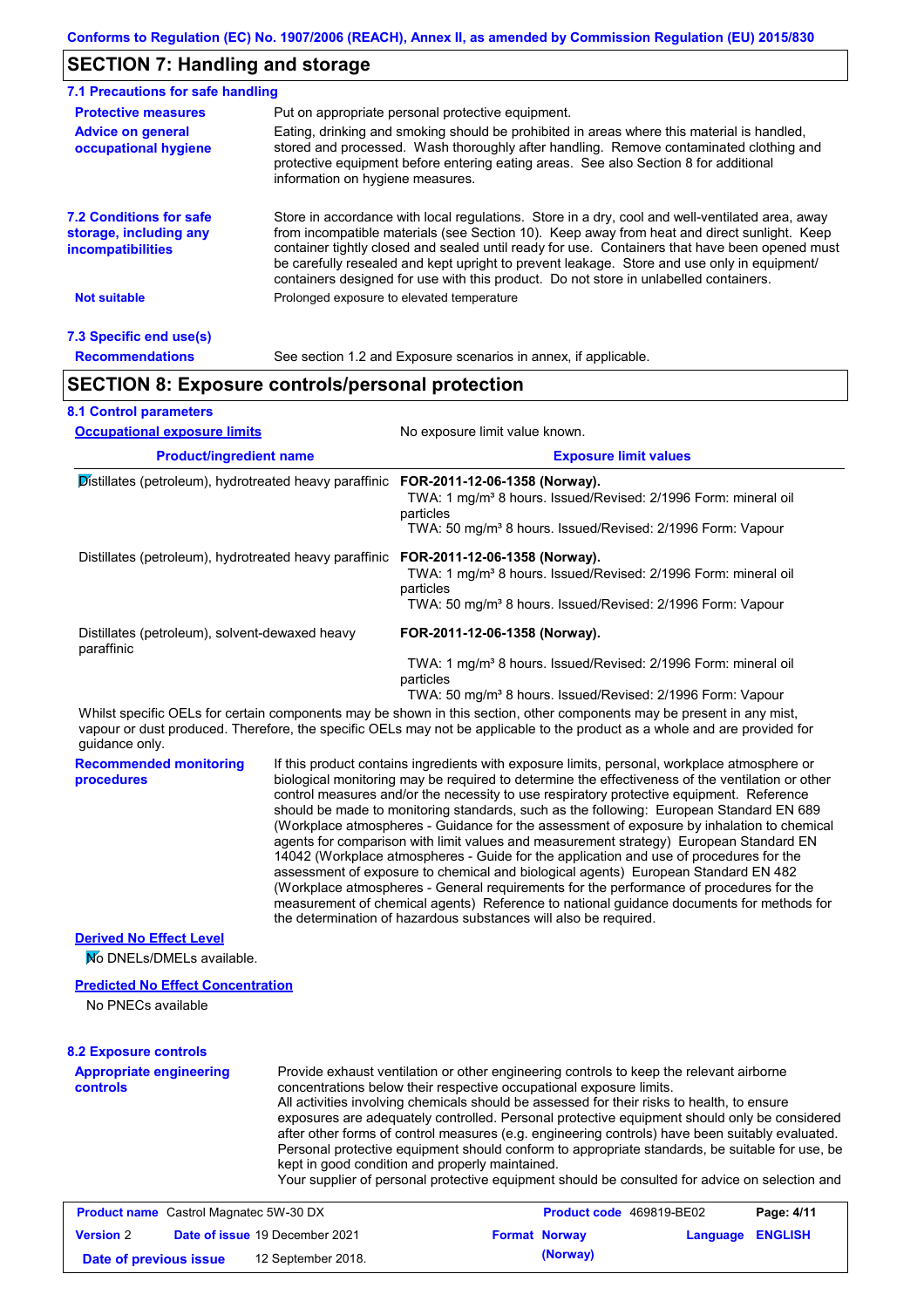# **SECTION 8: Exposure controls/personal protection**

|                                                                  | appropriate standards. For further information contact your national organisation for standards.<br>The final choice of protective equipment will depend upon a risk assessment. It is important to<br>ensure that all items of personal protective equipment are compatible.                                                                                                                                                                                                                                                                                                                                                                     |
|------------------------------------------------------------------|---------------------------------------------------------------------------------------------------------------------------------------------------------------------------------------------------------------------------------------------------------------------------------------------------------------------------------------------------------------------------------------------------------------------------------------------------------------------------------------------------------------------------------------------------------------------------------------------------------------------------------------------------|
| <b>Individual protection measures</b><br><b>Hygiene measures</b> | Wash hands, forearms and face thoroughly after handling chemical products, before eating,<br>smoking and using the lavatory and at the end of the working period. Ensure that eyewash<br>stations and safety showers are close to the workstation location.                                                                                                                                                                                                                                                                                                                                                                                       |
| <b>Respiratory protection</b>                                    | In case of insufficient ventilation, wear suitable respiratory equipment.<br>The correct choice of respiratory protection depends upon the chemicals being handled, the<br>conditions of work and use, and the condition of the respiratory equipment. Safety procedures<br>should be developed for each intended application. Respiratory protection equipment should<br>therefore be chosen in consultation with the supplier/manufacturer and with a full assessment<br>of the working conditions.                                                                                                                                             |
| <b>Eye/face protection</b>                                       | Safety glasses with side shields.                                                                                                                                                                                                                                                                                                                                                                                                                                                                                                                                                                                                                 |
| <b>Skin protection</b>                                           |                                                                                                                                                                                                                                                                                                                                                                                                                                                                                                                                                                                                                                                   |
| <b>Hand protection</b>                                           | <b>General Information:</b>                                                                                                                                                                                                                                                                                                                                                                                                                                                                                                                                                                                                                       |
|                                                                  | Because specific work environments and material handling practices vary, safety procedures<br>should be developed for each intended application. The correct choice of protective gloves<br>depends upon the chemicals being handled, and the conditions of work and use. Most gloves<br>provide protection for only a limited time before they must be discarded and replaced (even the<br>best chemically resistant gloves will break down after repeated chemical exposures).                                                                                                                                                                  |
|                                                                  | Gloves should be chosen in consultation with the supplier / manufacturer and taking account of<br>a full assessment of the working conditions.                                                                                                                                                                                                                                                                                                                                                                                                                                                                                                    |
|                                                                  | Recommended: Nitrile gloves.<br><b>Breakthrough time:</b>                                                                                                                                                                                                                                                                                                                                                                                                                                                                                                                                                                                         |
|                                                                  | Breakthrough time data are generated by glove manufacturers under laboratory test conditions<br>and represent how long a glove can be expected to provide effective permeation resistance. It<br>is important when following breakthrough time recommendations that actual workplace<br>conditions are taken into account. Always consult with your glove supplier for up-to-date<br>technical information on breakthrough times for the recommended glove type.<br>Our recommendations on the selection of gloves are as follows:                                                                                                                |
|                                                                  | Continuous contact:                                                                                                                                                                                                                                                                                                                                                                                                                                                                                                                                                                                                                               |
|                                                                  | Gloves with a minimum breakthrough time of 240 minutes, or >480 minutes if suitable gloves<br>can be obtained.<br>If suitable gloves are not available to offer that level of protection, gloves with shorter<br>breakthrough times may be acceptable as long as appropriate glove maintenance and<br>replacement regimes are determined and adhered to.                                                                                                                                                                                                                                                                                          |
|                                                                  | Short-term / splash protection:                                                                                                                                                                                                                                                                                                                                                                                                                                                                                                                                                                                                                   |
|                                                                  | Recommended breakthrough times as above.<br>It is recognised that for short-term, transient exposures, gloves with shorter breakthrough times<br>may commonly be used. Therefore, appropriate maintenance and replacement regimes must<br>be determined and rigorously followed.                                                                                                                                                                                                                                                                                                                                                                  |
|                                                                  | <b>Glove Thickness:</b>                                                                                                                                                                                                                                                                                                                                                                                                                                                                                                                                                                                                                           |
|                                                                  | For general applications, we recommend gloves with a thickness typically greater than 0.35 mm.                                                                                                                                                                                                                                                                                                                                                                                                                                                                                                                                                    |
|                                                                  | It should be emphasised that glove thickness is not necessarily a good predictor of glove<br>resistance to a specific chemical, as the permeation efficiency of the glove will be dependent<br>on the exact composition of the glove material. Therefore, glove selection should also be based<br>on consideration of the task requirements and knowledge of breakthrough times.<br>Glove thickness may also vary depending on the glove manufacturer, the glove type and the<br>glove model. Therefore, the manufacturers' technical data should always be taken into account<br>to ensure selection of the most appropriate glove for the task. |
|                                                                  | Note: Depending on the activity being conducted, gloves of varying thickness may be required<br>for specific tasks. For example:                                                                                                                                                                                                                                                                                                                                                                                                                                                                                                                  |
|                                                                  | • Thinner gloves (down to 0.1 mm or less) may be required where a high degree of manual<br>dexterity is needed. However, these gloves are only likely to give short duration protection and<br>would normally be just for single use applications, then disposed of.                                                                                                                                                                                                                                                                                                                                                                              |

| <b>Product name</b> Castrol Magnatec 5W-30 DX |  |                                       | <b>Product code</b> 469819-BE02 |                      | Page: 5/11              |  |
|-----------------------------------------------|--|---------------------------------------|---------------------------------|----------------------|-------------------------|--|
| <b>Version 2</b>                              |  | <b>Date of issue 19 December 2021</b> |                                 | <b>Format Norway</b> | <b>Language ENGLISH</b> |  |
| Date of previous issue                        |  | 12 September 2018.                    |                                 | (Norway)             |                         |  |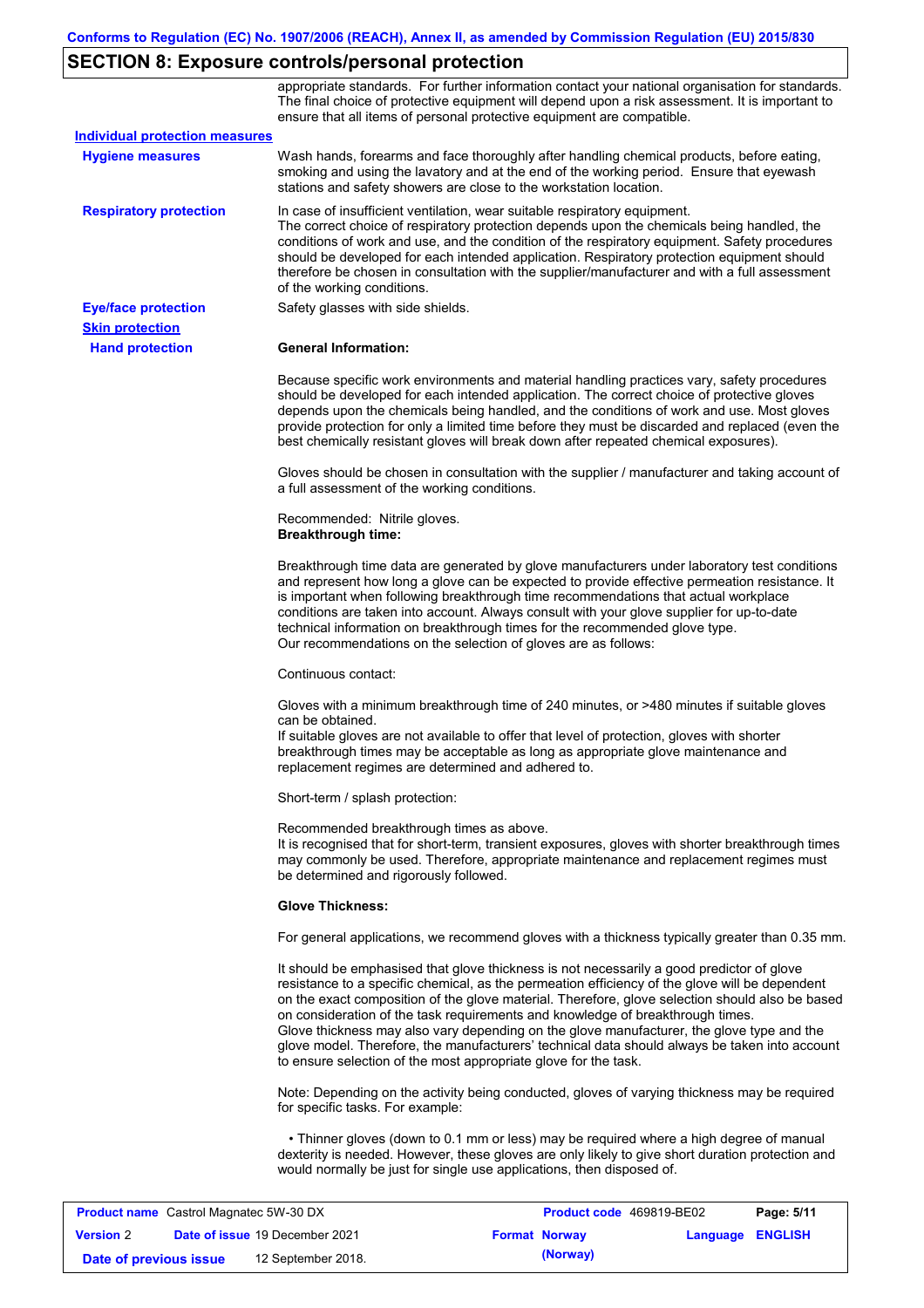## **SECTION 8: Exposure controls/personal protection**

|                                           | • Thicker gloves (up to 3 mm or more) may be required where there is a mechanical (as well<br>as a chemical) risk i.e. where there is abrasion or puncture potential.                                                                                                                                                                                                                                                                                                                                                                                                                                                                                                                 |
|-------------------------------------------|---------------------------------------------------------------------------------------------------------------------------------------------------------------------------------------------------------------------------------------------------------------------------------------------------------------------------------------------------------------------------------------------------------------------------------------------------------------------------------------------------------------------------------------------------------------------------------------------------------------------------------------------------------------------------------------|
| <b>Skin and body</b>                      | Use of protective clothing is good industrial practice.<br>Personal protective equipment for the body should be selected based on the task being<br>performed and the risks involved and should be approved by a specialist before handling this<br>product.<br>Cotton or polyester/cotton overalls will only provide protection against light superficial<br>contamination that will not soak through to the skin. Overalls should be laundered on a regular<br>basis. When the risk of skin exposure is high (e.g. when cleaning up spillages or if there is a<br>risk of splashing) then chemical resistant aprons and/or impervious chemical suits and boots<br>will be required. |
| <b>Refer to standards:</b>                | Respiratory protection: EN 529<br>Gloves: EN 420, EN 374<br>Eye protection: EN 166<br>Filtering half-mask: EN 149<br>Filtering half-mask with valve: EN 405<br>Half-mask: EN 140 plus filter<br>Full-face mask: EN 136 plus filter<br>Particulate filters: FN 143<br>Gas/combined filters: EN 14387                                                                                                                                                                                                                                                                                                                                                                                   |
| <b>Environmental exposure</b><br>controls | Emissions from ventilation or work process equipment should be checked to ensure they<br>comply with the requirements of environmental protection legislation. In some cases, fume<br>scrubbers, filters or engineering modifications to the process equipment will be necessary to<br>reduce emissions to acceptable levels.                                                                                                                                                                                                                                                                                                                                                         |

## **SECTION 9: Physical and chemical properties**

The conditions of measurement of all properties are at standard temperature and pressure unless otherwise indicated.

#### **9.1 Information on basic physical and chemical properties**

| <b>Appearance</b>                                      |                                              |
|--------------------------------------------------------|----------------------------------------------|
| <b>Physical state</b>                                  | Liquid.                                      |
| <b>Colour</b>                                          | Amber. [Light]                               |
| <b>Odour</b>                                           | Not available.                               |
| <b>Odour threshold</b>                                 | Not available.                               |
| pH                                                     | Mot applicable.                              |
| <b>Melting point/freezing point</b>                    | Not available.                               |
| Initial boiling point and boiling                      | Not available.                               |
| range                                                  |                                              |
| <b>Pour point</b>                                      | $\overline{A}5^{\circ}C$                     |
| <b>Flash point</b>                                     | Ølosed cup: 203°C (397.4°F) [Pensky-Martens] |
| <b>Evaporation rate</b>                                | Not available.                               |
| Flammability (solid, gas)                              | Not available.                               |
| <b>Upper/lower flammability or</b><br>explosive limits | Not available.                               |
| <b>Vapour pressure</b>                                 | Not available.                               |

|                                                    |                                                                         | Vapour Pressure at 20°C |         |                      |                     | Vapour pressure at 50°C  |               |                |
|----------------------------------------------------|-------------------------------------------------------------------------|-------------------------|---------|----------------------|---------------------|--------------------------|---------------|----------------|
|                                                    | <b>Ingredient name</b>                                                  | mm Hg kPa               |         | <b>Method</b>        | <sub>mm</sub><br>Hg | kPa                      | <b>Method</b> |                |
|                                                    | Distillates (petroleum),<br>hydrotreated heavy<br>paraffinic            | < 0.08                  | < 0.011 | <b>ASTM D 5191</b>   |                     |                          |               |                |
|                                                    | Distillates (petroleum),<br>hydrotreated heavy<br>paraffinic            | < 0.08                  | < 0.011 | <b>ASTM D 5191</b>   |                     |                          |               |                |
|                                                    | Distillates (petroleum),<br>solvent-dewaxed<br>heavy paraffinic         | < 0.08                  | < 0.011 | <b>ASTM D 5191</b>   |                     |                          |               |                |
| <b>Vapour density</b>                              | Not available.                                                          |                         |         |                      |                     |                          |               |                |
| <b>Relative density</b>                            | Not available.                                                          |                         |         |                      |                     |                          |               |                |
| <b>Density</b>                                     | $<$ 1000 kg/m <sup>3</sup> (<1 g/cm <sup>3</sup> ) at 15 <sup>°</sup> C |                         |         |                      |                     |                          |               |                |
| Solubility(ies)                                    | insoluble in water.                                                     |                         |         |                      |                     |                          |               |                |
| <b>Product name</b> Castrol Magnatec 5W-30 DX      |                                                                         |                         |         |                      |                     | Product code 469819-BE02 |               | Page: 6/11     |
| <b>Version</b> 2<br>Date of issue 19 December 2021 |                                                                         |                         |         | <b>Format Norway</b> |                     |                          | Language      | <b>ENGLISH</b> |
| Date of previous issue                             | 12 September 2018.                                                      |                         |         | (Norway)             |                     |                          |               |                |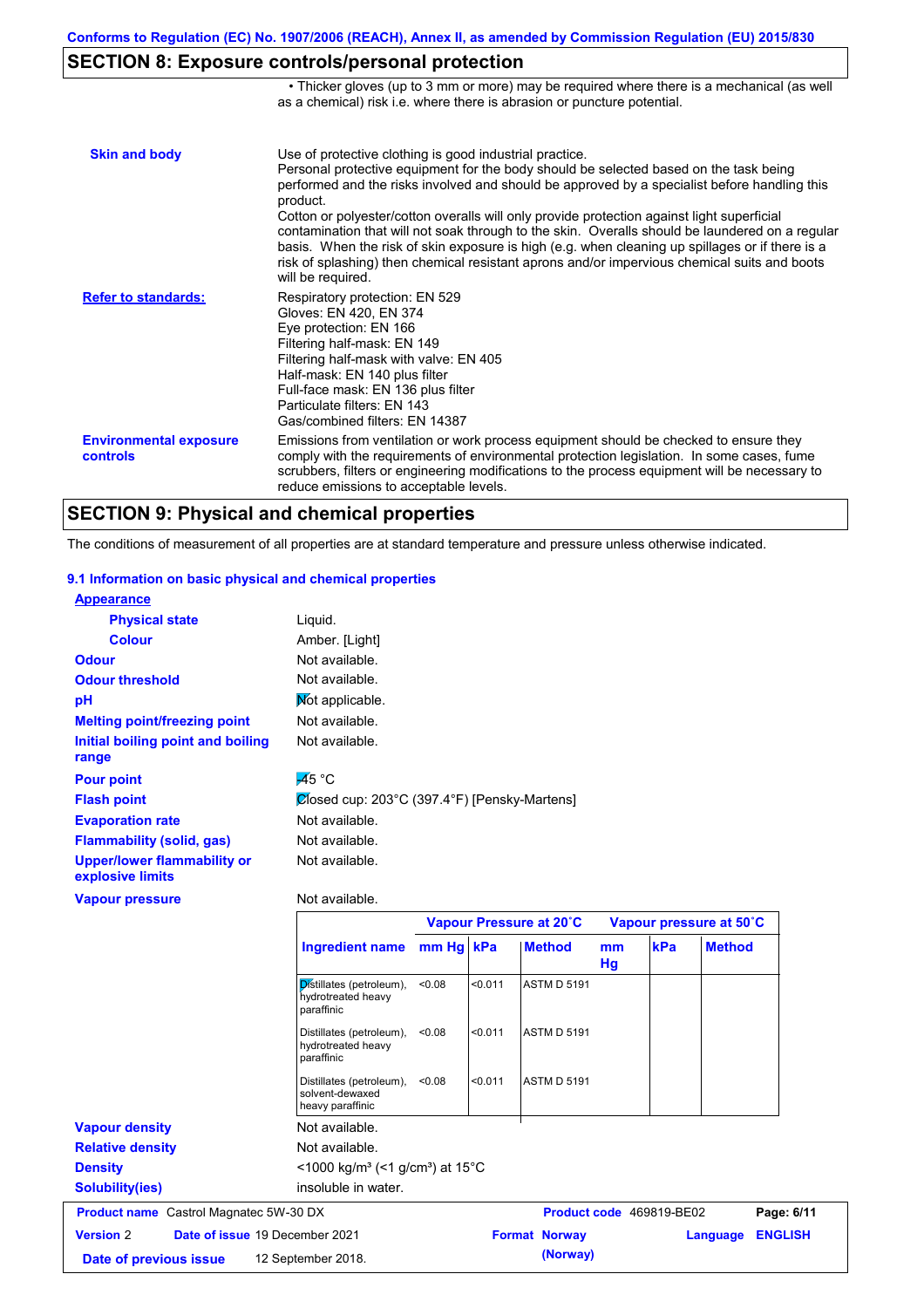# **SECTION 9: Physical and chemical properties**

| Partition coefficient: n-octanol/<br>water | Mot applicable.                                                                                                                                     |
|--------------------------------------------|-----------------------------------------------------------------------------------------------------------------------------------------------------|
| <b>Auto-ignition temperature</b>           | Not available.                                                                                                                                      |
| <b>Decomposition temperature</b>           | Not available.                                                                                                                                      |
| <b>Viscosity</b>                           | <b>K</b> inematic: 63.9 mm <sup>2</sup> /s (63.9 cSt) at 40 $^{\circ}$ C<br>Kinematic: 11.2 to 11.7 mm <sup>2</sup> /s (11.2 to 11.7 cSt) at 100 °C |
| <b>Explosive properties</b>                | Not available.                                                                                                                                      |
| <b>Oxidising properties</b>                | Not available.                                                                                                                                      |
| <b>Particle characteristics</b>            |                                                                                                                                                     |
| <b>Median particle size</b>                | Mot applicable.                                                                                                                                     |
| 9.2 Other information                      |                                                                                                                                                     |
| No additional information.                 |                                                                                                                                                     |

## **SECTION 10: Stability and reactivity**

| <b>10.1 Reactivity</b>                            | No specific test data available for this product. Refer to Conditions to avoid and Incompatible<br>materials for additional information.                                |
|---------------------------------------------------|-------------------------------------------------------------------------------------------------------------------------------------------------------------------------|
| <b>10.2 Chemical stability</b>                    | The product is stable.                                                                                                                                                  |
| <b>10.3 Possibility of</b><br>hazardous reactions | Under normal conditions of storage and use, hazardous reactions will not occur.<br>Under normal conditions of storage and use, hazardous polymerisation will not occur. |
| <b>10.4 Conditions to avoid</b>                   | Avoid all possible sources of ignition (spark or flame).                                                                                                                |
| 10.5 Incompatible materials                       | Reactive or incompatible with the following materials: oxidising materials.                                                                                             |
| <b>10.6 Hazardous</b><br>decomposition products   | Under normal conditions of storage and use, hazardous decomposition products should not be<br>produced.                                                                 |

# **SECTION 11: Toxicological information**

| 11.1 Information on toxicological effects |                                                                                                                   |
|-------------------------------------------|-------------------------------------------------------------------------------------------------------------------|
| <b>Acute toxicity estimates</b>           |                                                                                                                   |
| Not available.                            |                                                                                                                   |
| <b>Information on likely</b>              | Routes of entry anticipated: Dermal, Inhalation.                                                                  |
| routes of exposure                        |                                                                                                                   |
| <b>Potential acute health effects</b>     |                                                                                                                   |
| <b>Inhalation</b>                         | Vapour inhalation under ambient conditions is not normally a problem due to low vapour<br>pressure.               |
| <b>Ingestion</b>                          | No known significant effects or critical hazards.                                                                 |
| <b>Skin contact</b>                       | Defatting to the skin. May cause skin dryness and irritation.                                                     |
| <b>Eye contact</b>                        | No known significant effects or critical hazards.                                                                 |
|                                           | Symptoms related to the physical, chemical and toxicological characteristics                                      |
| <b>Inhalation</b>                         | No specific data.                                                                                                 |
| <b>Ingestion</b>                          | No specific data.                                                                                                 |
| <b>Skin contact</b>                       | Adverse symptoms may include the following:<br>irritation<br>dryness<br>cracking                                  |
| <b>Eye contact</b>                        | No specific data.                                                                                                 |
|                                           | Delayed and immediate effects as well as chronic effects from short and long-term exposure                        |
| <b>Inhalation</b>                         | Overexposure to the inhalation of airborne droplets or aerosols may cause irritation of the<br>respiratory tract. |
| <b>Ingestion</b>                          | Ingestion of large quantities may cause nausea and diarrhoea.                                                     |
| <b>Skin contact</b>                       | Prolonged or repeated contact can defat the skin and lead to irritation and/or dermatitis.                        |
| <b>Eye contact</b>                        | Potential risk of transient stinging or redness if accidental eye contact occurs.                                 |
| <b>Potential chronic health effects</b>   |                                                                                                                   |
|                                           |                                                                                                                   |

| <b>Product name</b> Castrol Magnatec 5W-30 DX |  |                                       | <b>Product code</b> 469819-BE02 |                      | Page: 7/11              |  |
|-----------------------------------------------|--|---------------------------------------|---------------------------------|----------------------|-------------------------|--|
| <b>Version 2</b>                              |  | <b>Date of issue 19 December 2021</b> |                                 | <b>Format Norway</b> | <b>Language ENGLISH</b> |  |
| Date of previous issue                        |  | 12 September 2018.                    |                                 | (Norway)             |                         |  |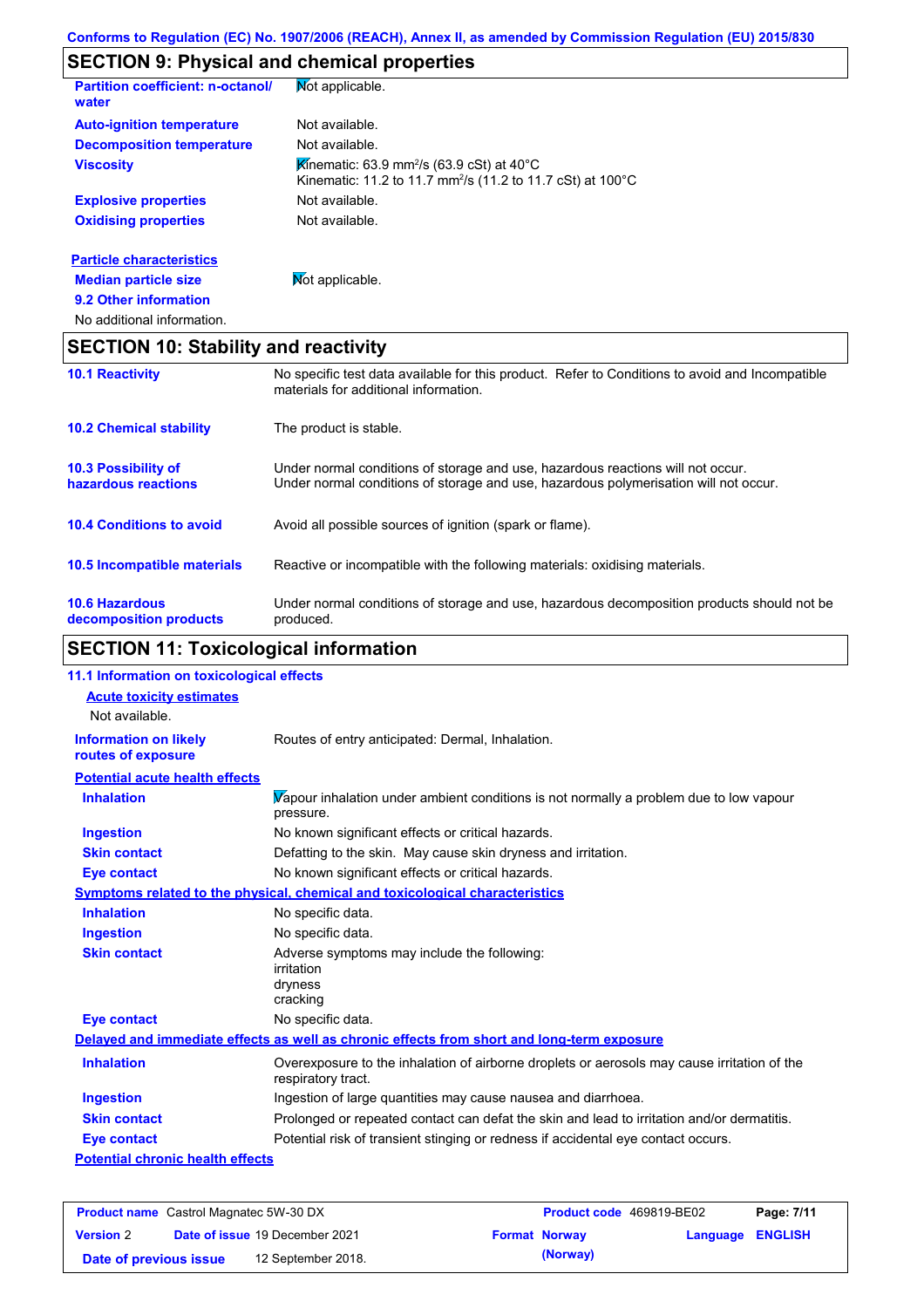### **SECTION 11: Toxicological information**

| General                      | USED ENGINE OILS<br>Combustion products resulting from the operation of internal combustion engines contaminate<br>engine oils during use. Used engine oil may contain hazardous components which have the<br>potential to cause skin cancer. Frequent or prolonged contact with all types and makes of used<br>engine oil must therefore be avoided and a high standard of personal hygiene maintained. |
|------------------------------|----------------------------------------------------------------------------------------------------------------------------------------------------------------------------------------------------------------------------------------------------------------------------------------------------------------------------------------------------------------------------------------------------------|
| <b>Carcinogenicity</b>       | No known significant effects or critical hazards.                                                                                                                                                                                                                                                                                                                                                        |
| <b>Mutagenicity</b>          | No known significant effects or critical hazards.                                                                                                                                                                                                                                                                                                                                                        |
| <b>Developmental effects</b> | No known significant effects or critical hazards.                                                                                                                                                                                                                                                                                                                                                        |
| <b>Fertility effects</b>     | No known significant effects or critical hazards.                                                                                                                                                                                                                                                                                                                                                        |

## **SECTION 12: Ecological information**

#### **12.1 Toxicity**

**Environmental hazards** Not classified as dangerous

#### **12.2 Persistence and degradability**

**Expected to be biodegradable.** 

#### **12.3 Bioaccumulative potential**

This product is not expected to bioaccumulate through food chains in the environment.

| <b>12.4 Mobility in soil</b>                            |                                                                      |
|---------------------------------------------------------|----------------------------------------------------------------------|
| <b>Soil/water partition</b><br><b>coefficient (Koc)</b> | Not available.                                                       |
| <b>Mobility</b>                                         | Spillages may penetrate the soil causing ground water contamination. |

#### **12.5 Results of PBT and vPvB assessment**

Product does not meet the criteria for PBT or vPvB according to Regulation (EC) No. 1907/2006, Annex XIII.

| 12.6 Other adverse effects          |                |
|-------------------------------------|----------------|
| <b>Other ecological information</b> | Spills may for |

Spills may form a film on water surfaces causing physical damage to organisms. Oxygen transfer could also be impaired.

### **SECTION 13: Disposal considerations**

### **13.1 Waste treatment methods**

**Methods of disposal**

**Product**

Where possible, arrange for product to be recycled. Dispose of via an authorised person/ licensed waste disposal contractor in accordance with local regulations.

#### **Hazardous waste** Yes.

|  | European waste catalogue (EWC) |  |  |
|--|--------------------------------|--|--|
|  |                                |  |  |

| Waste code                                                                                                                 | <b>Waste designation</b>                                        |  |  |  |  |
|----------------------------------------------------------------------------------------------------------------------------|-----------------------------------------------------------------|--|--|--|--|
| $130205*$                                                                                                                  | mineral-based non-chlorinated engine, gear and lubricating oils |  |  |  |  |
| However deviation from the intended use and/or the presence of any potential contaminants may require an alternative waste |                                                                 |  |  |  |  |

However, deviation from the intended use and/or the presence of any potential contaminants may disposal code to be assigned by the end user.

| <b>Packaging</b>           |                                                                                                                                                                                                                                         |
|----------------------------|-----------------------------------------------------------------------------------------------------------------------------------------------------------------------------------------------------------------------------------------|
| <b>Methods of disposal</b> | Where possible, arrange for product to be recycled. Dispose of via an authorised person/<br>licensed waste disposal contractor in accordance with local regulations.                                                                    |
| <b>Special precautions</b> | This material and its container must be disposed of in a safe way. Empty containers or liners<br>may retain some product residues. Avoid dispersal of spilt material and runoff and contact with<br>soil, waterways, drains and sewers. |
| <b>References</b>          | Commission 2014/955/EU<br>Directive 2008/98/EC                                                                                                                                                                                          |

## **SECTION 14: Transport information**

| <b>Product name</b> Castrol Magnatec 5W-30 DX |  |                                       | <b>Product code</b> 469819-BE02 |                      | Page: 8/11              |  |
|-----------------------------------------------|--|---------------------------------------|---------------------------------|----------------------|-------------------------|--|
| <b>Version 2</b>                              |  | <b>Date of issue 19 December 2021</b> |                                 | <b>Format Norway</b> | <b>Language ENGLISH</b> |  |
| Date of previous issue                        |  | 12 September 2018.                    |                                 | (Norway)             |                         |  |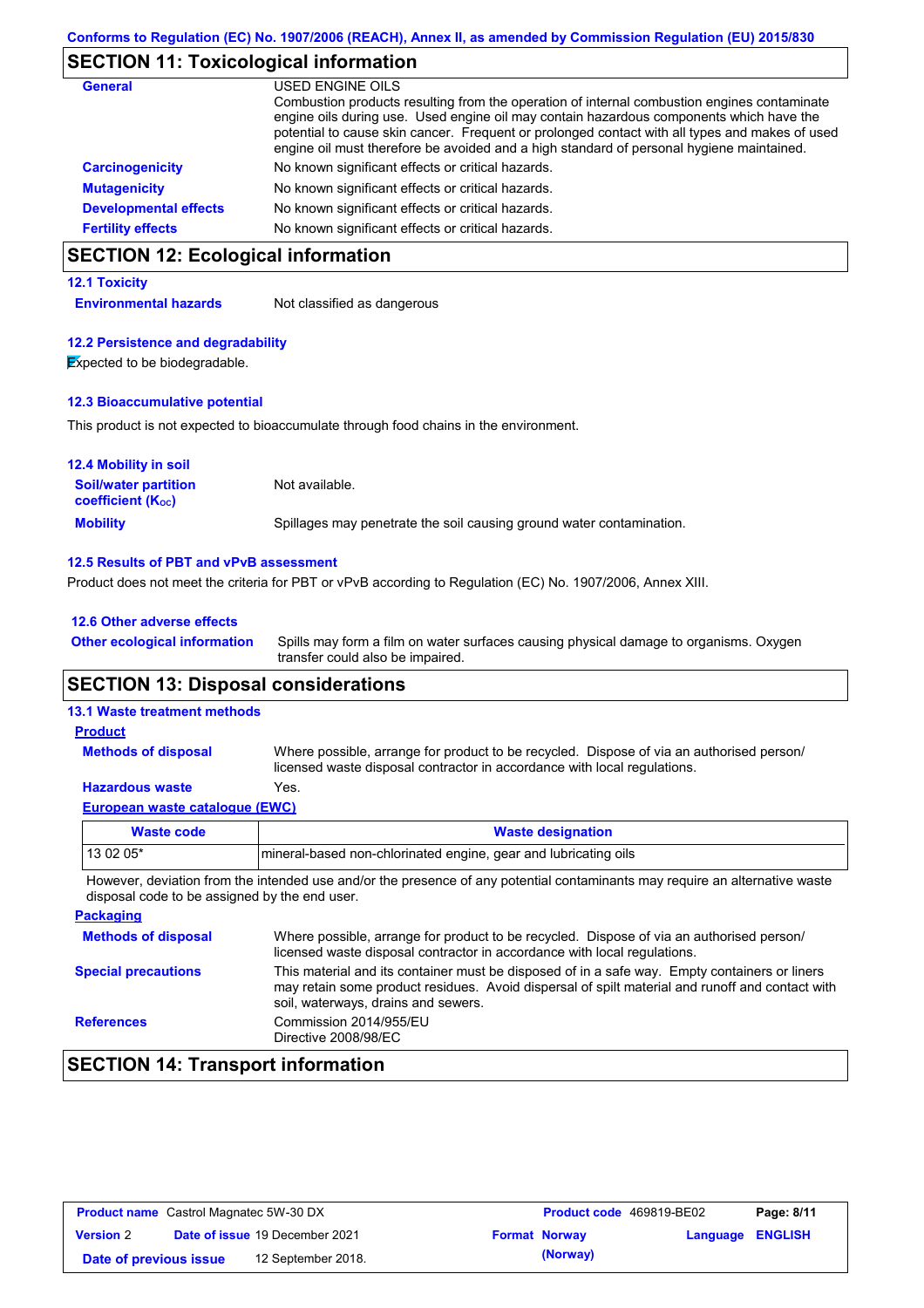## **SECTION 14: Transport information**

|                                           | <b>ADR/RID</b> | <b>ADN</b>     | <b>IMDG</b>    | <b>IATA</b>    |
|-------------------------------------------|----------------|----------------|----------------|----------------|
| 14.1 UN number                            | Not regulated. | Not regulated. | Not regulated. | Not regulated. |
| 14.2 UN proper<br>shipping name           |                |                |                |                |
| <b>14.3 Transport</b><br>hazard class(es) |                |                | ۰              |                |
| 14.4 Packing<br>group                     |                |                |                |                |
| 14.5<br><b>Environmental</b><br>hazards   | No.            | No.            | No.            | No.            |
| <b>Additional</b><br><b>information</b>   |                |                | -              |                |

**14.6 Special precautions for user** Not available.

**14.7 Transport in bulk according to IMO instruments**

Not available.

### **SECTION 15: Regulatory information**

**15.1 Safety, health and environmental regulations/legislation specific for the substance or mixture EU Regulation (EC) No. 1907/2006 (REACH)**

**Annex XIV - List of substances subject to authorisation**

**Annex XIV**

None of the components are listed.

**Substances of very high concern**

None of the components are listed.

**EU Regulation (EC) No. 1907/2006 (REACH)** Not applicable.

**Annex XVII - Restrictions on the manufacture, placing on the market and use of certain dangerous substances, mixtures and articles**

**United States inventory** 

**Other regulations**

**(TSCA 8b)**

**REACH Status** The company, as identified in Section 1, sells this product in the EU in compliance with the current requirements of REACH.

All components are active or exempted.

**Australia inventory (AIIC) Canada inventory China inventory (IECSC) Japan inventory (CSCL) Korea inventory (KECI) Philippines inventory (PICCS)**

**Taiwan Chemical Substances Inventory (TCSI)**

**All components are listed or exempted.** All components are listed or exempted. **All components are listed or exempted.** All components are listed or exempted.

**All components are listed or exempted.** 

All components are listed or exempted.

All components are listed or exempted.

**Ozone depleting substances (1005/2009/EU)** Not listed.

**Prior Informed Consent (PIC) (649/2012/EU)**

| <b>Product name</b> Castrol Magnatec 5W-30 DX |  |                                       | Product code 469819-BE02 |                      | Page: 9/11              |  |
|-----------------------------------------------|--|---------------------------------------|--------------------------|----------------------|-------------------------|--|
| <b>Version 2</b>                              |  | <b>Date of issue 19 December 2021</b> |                          | <b>Format Norway</b> | <b>Language ENGLISH</b> |  |
| Date of previous issue                        |  | 12 September 2018.                    |                          | (Norway)             |                         |  |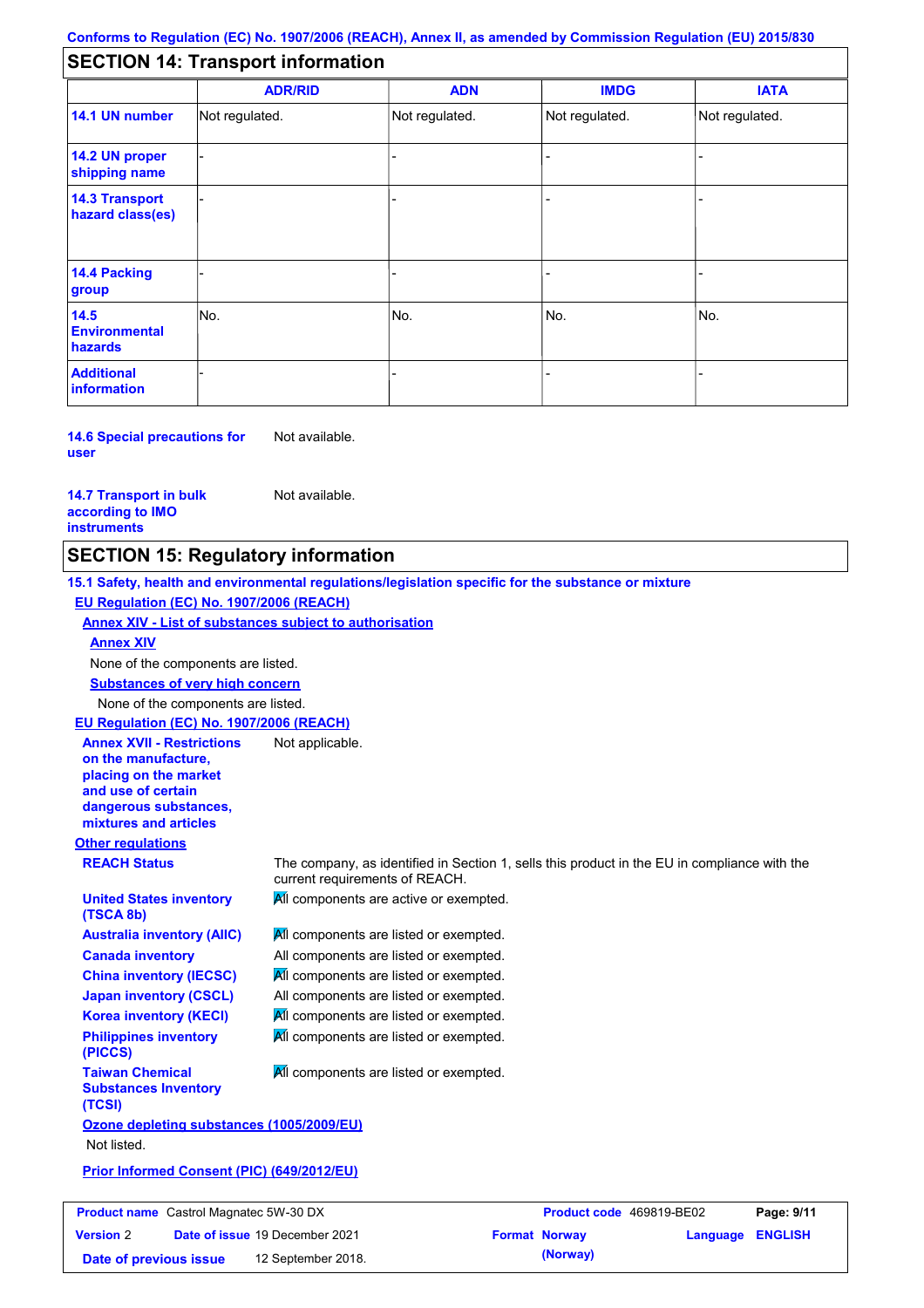## **SECTION 15: Regulatory information**

Not listed.

**Persistent Organic Pollutants** Not listed.

#### **EU - Water framework directive - Priority substances**

None of the components are listed.

### **Seveso Directive**

This product is not controlled under the Seveso Directive.

| <b>15.2 Chemical safety</b> | A Chemical Safety Assessment has been carried out for one or more of the substances within  |
|-----------------------------|---------------------------------------------------------------------------------------------|
| assessment                  | this mixture. A Chemical Safety Assessment has not been carried out for the mixture itself. |

## **SECTION 16: Other information**

| <b>Abbreviations and acronyms</b> | ADN = European Provisions concerning the International Carriage of Dangerous Goods by<br>Inland Waterway |
|-----------------------------------|----------------------------------------------------------------------------------------------------------|
|                                   | ADR = The European Agreement concerning the International Carriage of Dangerous Goods by<br>Road         |
|                                   | ATE = Acute Toxicity Estimate                                                                            |
|                                   | <b>BCF</b> = Bioconcentration Factor                                                                     |
|                                   | CAS = Chemical Abstracts Service                                                                         |
|                                   |                                                                                                          |
|                                   | CLP = Classification, Labelling and Packaging Regulation [Regulation (EC) No. 1272/2008]                 |
|                                   | CSA = Chemical Safety Assessment                                                                         |
|                                   | CSR = Chemical Safety Report                                                                             |
|                                   | DMEL = Derived Minimal Effect Level                                                                      |
|                                   | DNEL = Derived No Effect Level                                                                           |
|                                   | EINECS = European Inventory of Existing Commercial chemical Substances                                   |
|                                   | ES = Exposure Scenario                                                                                   |
|                                   | EUH statement = CLP-specific Hazard statement                                                            |
|                                   | EWC = European Waste Catalogue                                                                           |
|                                   | GHS = Globally Harmonized System of Classification and Labelling of Chemicals                            |
|                                   | IATA = International Air Transport Association                                                           |
|                                   | IBC = Intermediate Bulk Container                                                                        |
|                                   | IMDG = International Maritime Dangerous Goods                                                            |
|                                   | LogPow = logarithm of the octanol/water partition coefficient                                            |
|                                   | MARPOL = International Convention for the Prevention of Pollution From Ships, 1973 as                    |
|                                   | modified by the Protocol of 1978. ("Marpol" = marine pollution)                                          |
|                                   | OECD = Organisation for Economic Co-operation and Development                                            |
|                                   | PBT = Persistent, Bioaccumulative and Toxic                                                              |
|                                   | <b>PNEC</b> = Predicted No Effect Concentration                                                          |
|                                   | REACH = Registration, Evaluation, Authorisation and Restriction of Chemicals Regulation                  |
|                                   | [Regulation (EC) No. 1907/2006]                                                                          |
|                                   | RID = The Regulations concerning the International Carriage of Dangerous Goods by Rail                   |
|                                   | RRN = REACH Registration Number                                                                          |
|                                   | SADT = Self-Accelerating Decomposition Temperature                                                       |
|                                   | SVHC = Substances of Very High Concern                                                                   |
|                                   | STOT-RE = Specific Target Organ Toxicity - Repeated Exposure                                             |
|                                   | STOT-SE = Specific Target Organ Toxicity - Single Exposure                                               |
|                                   | TWA = Time weighted average                                                                              |
|                                   | $UN = United Nations$                                                                                    |
|                                   | $UVCB = Complex\;hydrocarbon\; substance$                                                                |
|                                   | VOC = Volatile Organic Compound                                                                          |
|                                   | vPvB = Very Persistent and Very Bioaccumulative                                                          |
|                                   | Varies = may contain one or more of the following 64741-88-4 / RRN 01-2119488706-23,                     |
|                                   | 64741-89-5 / RRN 01-2119487067-30, 64741-95-3 / RRN 01-2119487081-40, 64741-96-4/ RRN                    |
|                                   |                                                                                                          |
|                                   | 01-2119483621-38, 64742-01-4 / RRN 01-2119488707-21, 64742-44-5 / RRN                                    |
|                                   | 01-2119985177-24, 64742-45-6, 64742-52-5 / RRN 01-2119467170-45, 64742-53-6 / RRN                        |
|                                   | 01-2119480375-34, 64742-54-7 / RRN 01-2119484627-25, 64742-55-8 / RRN                                    |
|                                   | 01-2119487077-29, 64742-56-9 / RRN 01-2119480132-48, 64742-57-0 / RRN                                    |
|                                   | 01-2119489287-22, 64742-58-1, 64742-62-7 / RRN 01-2119480472-38, 64742-63-8,                             |
|                                   | 64742-65-0 / RRN 01-2119471299-27, 64742-70-7 / RRN 01-2119487080-42, 72623-85-9 /                       |
|                                   | RRN 01-2119555262-43, 72623-86-0 / RRN 01-2119474878-16, 72623-87-1 / RRN                                |
|                                   | 01-2119474889-13                                                                                         |

#### **Procedure used to derive the classification according to Regulation (EC) No. 1272/2008 [CLP/GHS]**

|                  | <b>Classification</b>                         | <b>Justification</b>     |          |                |  |
|------------------|-----------------------------------------------|--------------------------|----------|----------------|--|
| Not classified.  |                                               |                          |          |                |  |
|                  | <b>Product name</b> Castrol Magnatec 5W-30 DX | Product code 469819-BE02 |          | Page: 10/11    |  |
| <b>Version 2</b> | Date of issue 19 December 2021                | <b>Format Norway</b>     | Language | <b>ENGLISH</b> |  |
|                  | 12 September 2018.<br>Date of previous issue  | (Norway)                 |          |                |  |